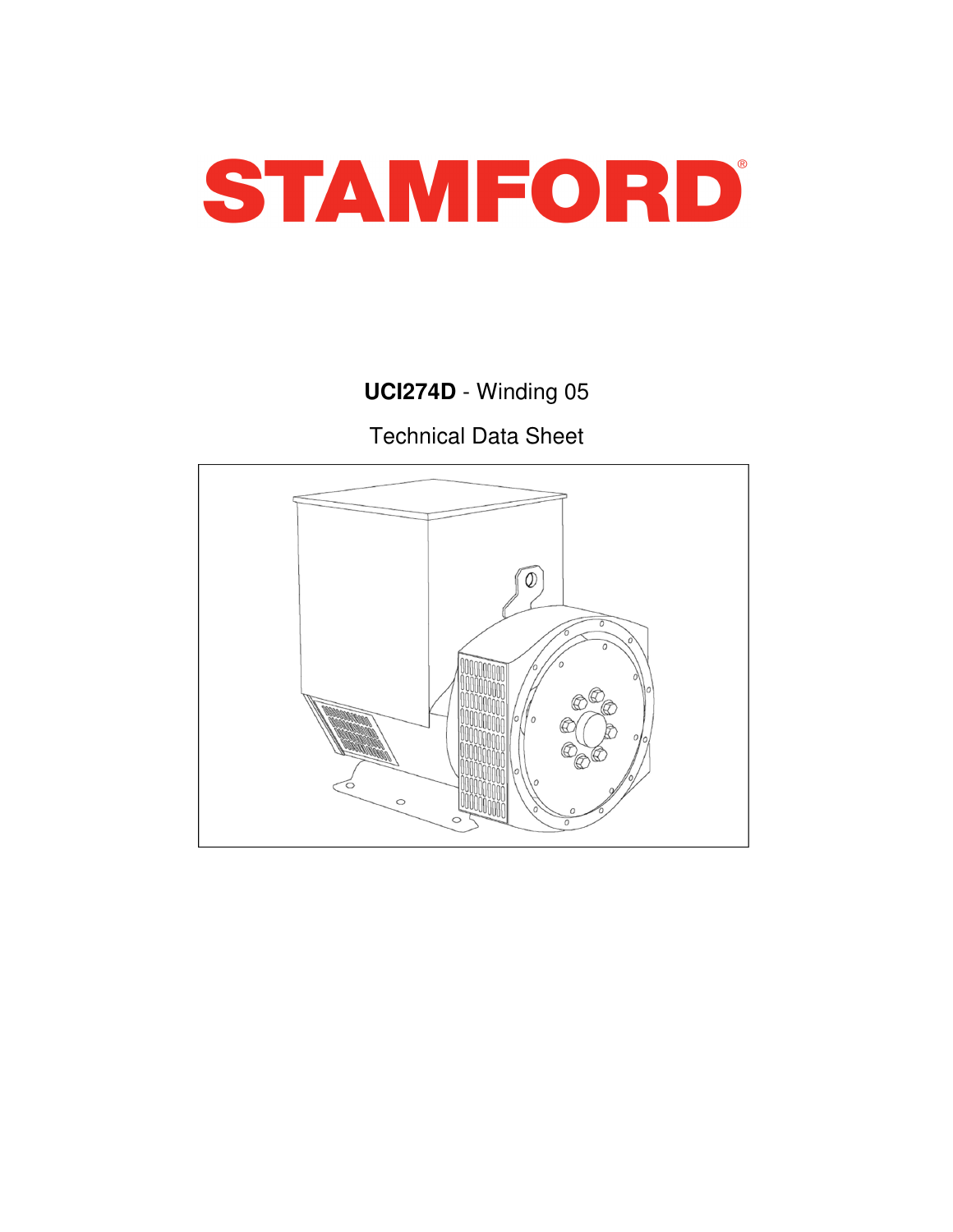

### **SPECIFICATIONS & OPTIONS**

#### **STANDARDS**

Stamford industrial generators meet the requirements of BS EN 60034 and the relevant section of other international standards such as BS5000, VDE 0530, NEMA MG1-32, IEC34, CSA C22.2-100, AS1359.

Other standards and certifications can be considered on request.

### **VOLTAGE REGULATORS**

#### **SX460 AVR - OBSOLETE**

With this self excited control system the main stator supplies power via the Automatic Voltage Regulator (AVR) to the exciter stator. The high efficiency semiconductors of the AVR ensure positive build-up from initial low levels of residual voltage.

The exciter rotor output is fed to the main rotor through a three phase full wave bridge rectifier. This rectifier is protected by a surge suppressor against surges caused, for example, by short circuit.

#### **AS440 AVR- STANDARD**

With this self-excited system the main stator provides power via the AVR to the exciter stator. The high efficiency semi-conductors of the AVR ensure positive build-up from initial low levels of residual voltage.

The exciter rotor output is fed to the main rotor through a three-phase full-wave bridge rectifier. The rectifier is protected by a surge suppressor against surges caused, for example, by short circuit or out-of-phase paralleling.

The AS440 will support a range of electronic accessories, including a 'droop' Current Transformer (CT) to permit parallel operation with other ac generators.

#### **MX341 AVR**

This sophisticated AVR is incorporated into the Stamford Permanent Magnet Generator (PMG) control system.

The PMG provides power via the AVR to the main exciter, giving a source of constant excitation power independent of generator output. The main exciter output is then fed to the main rotor, through a full wave bridge, protected by a surge suppressor. The AVR has in-built protection against sustained over-excitation, caused by internal or external faults. This de-excites the machine after a minimum of 5 seconds.

An engine relief load acceptance feature can enable full load to be applied to the generator in a single step.

#### **MX321 AVR**

The most sophisticated of all our AVRs combines all the features of the MX341 with, additionally over voltage protection built-in and short circuit current level adjustments as an optional facility.

#### **WINDINGS & ELECTRICAL PERFORMANCE**

All generator stators are wound to 2/3 pitch. This eliminates triplen (3rd, 9th, 15th …) harmonics on the voltage waveform and is found to be the optimum design for trouble-free supply of non-linear loads. The 2/3 pitch design avoids excessive neutral currents sometimes seen with higher winding pitches, when in parallel with the mains. A fully connected damper winding reduces oscillations during paralleling. This winding, with the 2/3 pitch and carefully selected pole and tooth designs, ensures very low waveform distortion.

#### **TERMINALS & TERMINAL BOX**

Dedicated Single Phase windings have 4 ends brought out to the terminals, which are mounted on a cover at the nondrive end of the generator. A sheet steel terminal box contains the AVR and provides ample space for the customers' wiring and gland arrangements. It has removable panels for easy access.

### **SHAFT & KEYS**

All generator rotors are dynamically balanced to better than BS6861:Part 1 Grade 2.5 for minimum vibration in operation. Two bearing generators are balanced with a half key.

### **INSULATION/IMPREGNATION**

The insulation system is class 'H'.

All wound components are impregnated with materials and processes designed specifically to provide the high build required for static windings and the high mechanical strength required for rotating components.

#### **QUALITY ASSURANCE**

Generators are manufactured using production procedures having a quality assurance level to BS EN ISO 9001.

The stated voltage regulation may not be maintained in the presence of certain radio transmitted signals. Any change in performance will fall within the limits of Criteria 'B' of EN 61000-6-2:2001. At no time will the steady-state voltage regulation exceed 2%.

### **DE RATES**

All values tabulated on page 7 are subject to the following reductions

5% when air inlet filters are fitted.

3% for every 500 metres by which the operating altitude exceeds 1000 metres above mean sea level.

3% for every 5°C by which the operational ambient temperature exceeds 40°C.

Note: Requirement for operating in an ambient exceeding 60°C must be referred to the factory.

NB Continuous development of our products entitles us to change specification details without notice, therefore they must not be regarded as binding.

Front cover drawing typical of product range.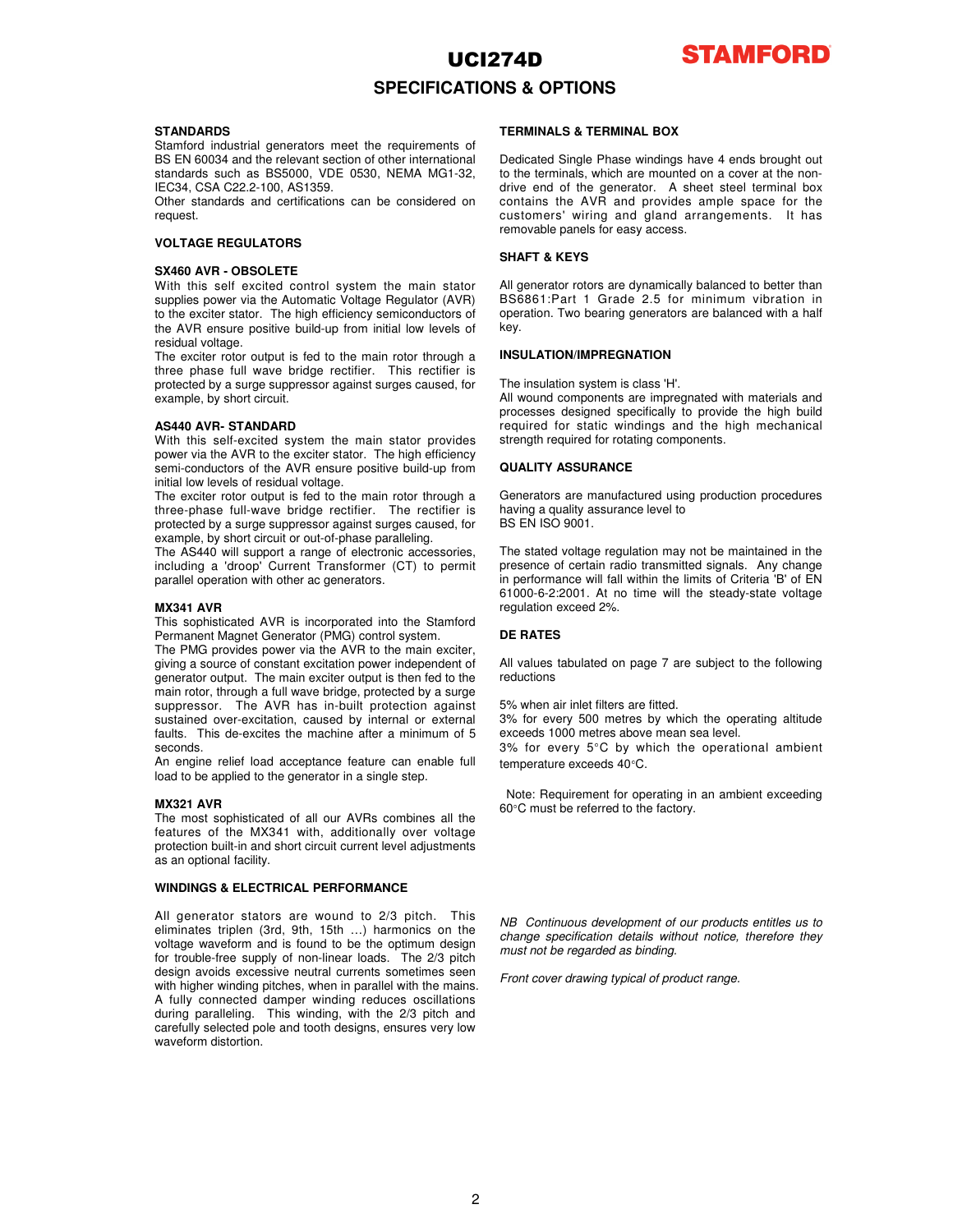

### **WINDING 05**

| <b>CONTROL SYSTEM</b>                                   | SEPARATELY EXCITED BY P.M.G.                                                         |                    |                          |                                 |      |  |  |  |  |
|---------------------------------------------------------|--------------------------------------------------------------------------------------|--------------------|--------------------------|---------------------------------|------|--|--|--|--|
| A.V.R.                                                  | MX341<br>MX321                                                                       |                    |                          |                                 |      |  |  |  |  |
| <b>VOLTAGE REGULATION</b>                               | ±1%<br>± 0.5%<br>With 4% ENGINE GOVERNING                                            |                    |                          |                                 |      |  |  |  |  |
| <b>SUSTAINED SHORT CIRCUIT</b>                          | REFER TO SHORT CIRCUIT DECREMENT CURVES (page 6)                                     |                    |                          |                                 |      |  |  |  |  |
| <b>CONTROL SYSTEM</b>                                   | <b>SELF EXCITED</b>                                                                  |                    |                          |                                 |      |  |  |  |  |
| A.V.R.                                                  | SX460                                                                                | AS440              |                          |                                 |      |  |  |  |  |
| <b>VOLTAGE REGULATION</b>                               | ± 1.5%                                                                               | ± 1.0 %            | With 4% ENGINE GOVERNING |                                 |      |  |  |  |  |
| SUSTAINED SHORT CIRCUIT                                 | SERIES 4 CONTROL DOES NOT SUSTAIN A SHORT CIRCUIT CURRENT                            |                    |                          |                                 |      |  |  |  |  |
| <b>INSULATION SYSTEM</b>                                | <b>CLASS H</b>                                                                       |                    |                          |                                 |      |  |  |  |  |
| <b>PROTECTION</b>                                       | IP <sub>23</sub>                                                                     |                    |                          |                                 |      |  |  |  |  |
| <b>RATED POWER FACTOR</b>                               | 0.8                                                                                  |                    |                          |                                 |      |  |  |  |  |
| <b>STATOR WINDING</b>                                   | SINGLE LAYER CONCENTRIC                                                              |                    |                          |                                 |      |  |  |  |  |
| <b>WINDING PITCH</b>                                    | <b>TWO THIRDS</b>                                                                    |                    |                          |                                 |      |  |  |  |  |
| <b>WINDING LEADS</b>                                    | 4                                                                                    |                    |                          |                                 |      |  |  |  |  |
| <b>MAIN STATOR RESISTANCE</b>                           | 0.0203 Ohms AT 22 °C SERIES CONNECTED                                                |                    |                          |                                 |      |  |  |  |  |
| <b>MAIN ROTOR RESISTANCE</b>                            | 1.26 Ohms at 22 °C                                                                   |                    |                          |                                 |      |  |  |  |  |
| <b>EXCITER STATOR RESISTANCE</b>                        | 20 Ohms at 22 ℃                                                                      |                    |                          |                                 |      |  |  |  |  |
| <b>EXCITER ROTOR RESISTANCE</b>                         | 0.078 Ohms PER PHASE AT 22 ℃                                                         |                    |                          |                                 |      |  |  |  |  |
| <b>R.F.I. SUPPRESSION</b>                               | BS EN 61000-6-2 & BS EN 61000-6-4, VDE 0875G, VDE 0875N. refer to factory for others |                    |                          |                                 |      |  |  |  |  |
| <b>WAVEFORM DISTORTION</b>                              | NO LOAD < 1.5% NON-DISTORTING LINEAR LOAD < 5.0%                                     |                    |                          |                                 |      |  |  |  |  |
| MAXIMUM OVERSPEED                                       | 2250 Rev/Min                                                                         |                    |                          |                                 |      |  |  |  |  |
| BEARING DRIVE END                                       | BALL. 6315-2RS (ISO)                                                                 |                    |                          |                                 |      |  |  |  |  |
| <b>BEARING NON-DRIVE END</b>                            | BALL. 6310-2RS (ISO)                                                                 |                    |                          |                                 |      |  |  |  |  |
|                                                         | 1 BEARING<br>2 BEARING                                                               |                    |                          |                                 |      |  |  |  |  |
| <b>WEIGHT COMP. GENERATOR</b>                           |                                                                                      | 431 kg             |                          | 450 kg                          |      |  |  |  |  |
| <b>WEIGHT WOUND STATOR</b>                              |                                                                                      | 141 kg             |                          | 141 kg                          |      |  |  |  |  |
| <b>WEIGHT WOUND ROTOR</b>                               |                                                                                      | 149.37 kg          |                          | 138.41 kg                       |      |  |  |  |  |
| <b>WR<sup>2</sup> INERTIA</b>                           |                                                                                      | 1.1962 kgm2        |                          | 1.1455 kgm2                     |      |  |  |  |  |
| SHIPPING WEIGHTS in a crate                             |                                                                                      | 458 kg             |                          | 476 kg                          |      |  |  |  |  |
| PACKING CRATE SIZE                                      |                                                                                      | 105 x 67 x 103(cm) |                          | $105 \times 67 \times 103$ (cm) |      |  |  |  |  |
| <b>TELEPHONE INTERFERENCE</b>                           |                                                                                      | THF<2%             |                          | <b>TIF&lt;50</b>                |      |  |  |  |  |
| <b>COOLING AIR</b>                                      | 0.514 m <sup>3</sup> /sec 1090 cfm                                                   |                    |                          |                                 |      |  |  |  |  |
| <b>VOLTAGE SERIES</b>                                   | 220                                                                                  |                    | 230                      | 240                             |      |  |  |  |  |
| <b>VOLTAGE PARALLEL</b>                                 | 110                                                                                  |                    | 115                      |                                 | 120  |  |  |  |  |
| <b>KVA BASE RATING FOR REACTANCE</b>                    |                                                                                      |                    | 74                       |                                 |      |  |  |  |  |
| <b>VALUES</b>                                           |                                                                                      | 74                 |                          |                                 | 74   |  |  |  |  |
| Xd DIR. AXIS SYNCHRONOUS                                | 1.92                                                                                 |                    | 1.84                     |                                 | 1.76 |  |  |  |  |
| X'd DIR. AXIS TRANSIENT                                 | 0.16                                                                                 | 0.16               |                          |                                 | 0.15 |  |  |  |  |
| X"d DIR. AXIS SUBTRANSIENT                              | 0.11                                                                                 | 0.10               |                          |                                 | 0.10 |  |  |  |  |
| Xq QUAD. AXIS REACTANCE                                 | 1.23                                                                                 | 1.18               |                          |                                 | 1.13 |  |  |  |  |
| X"q QUAD. AXIS SUBTRANSIENT                             | 0.15                                                                                 | 0.15               |                          |                                 | 0.14 |  |  |  |  |
| <b>XL LEAKAGE REACTANCE</b>                             | 0.07                                                                                 |                    | 0.06                     |                                 | 0.06 |  |  |  |  |
| X <sub>2</sub> NEGATIVE SEQUENCE                        | 0.13                                                                                 |                    |                          | 0.12<br>0.13                    |      |  |  |  |  |
| X <sub>0</sub> ZERO SEQUENCE                            | 0.08<br>0.07<br>0.07                                                                 |                    |                          |                                 |      |  |  |  |  |
|                                                         | VALUES ARE PER UNIT AT RATING AND VOLTAGE INDICATED<br>REACTANCES ARE SATURATED      |                    |                          |                                 |      |  |  |  |  |
| T'd TRANSIENT TIME CONST.                               | 0.031s                                                                               |                    |                          |                                 |      |  |  |  |  |
| T"d SUB-TRANSTIME CONST.<br>T'do O.C. FIELD TIME CONST. | 0.01s<br>0.85s                                                                       |                    |                          |                                 |      |  |  |  |  |
| Ta ARMATURE TIME CONST.                                 | 0.0073s                                                                              |                    |                          |                                 |      |  |  |  |  |
| <b>SHORT CIRCUIT RATIO</b>                              | 1/Xd                                                                                 |                    |                          |                                 |      |  |  |  |  |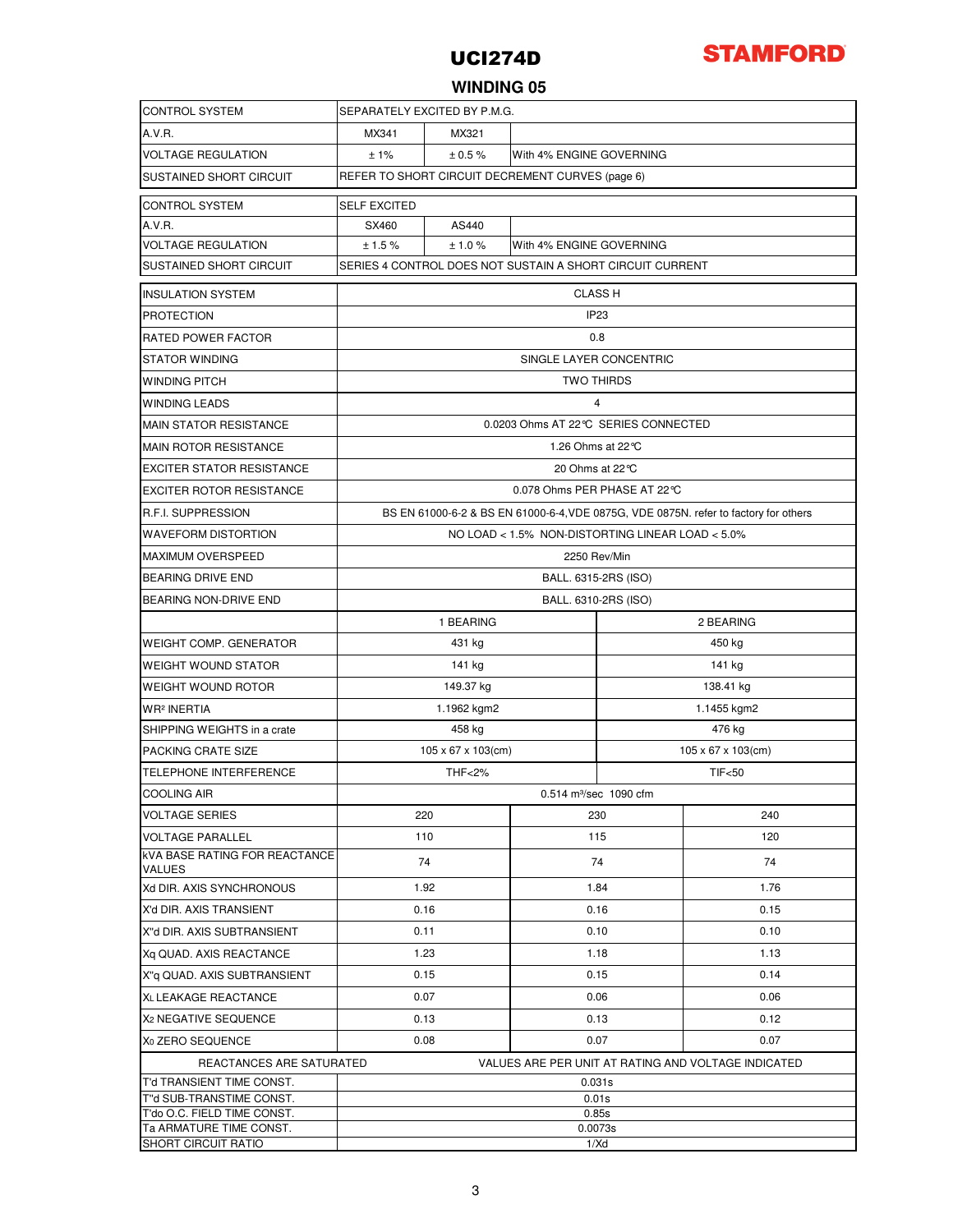

### **Winding 05**



### **SINGLE PHASE EFFICIENCY CURVES**

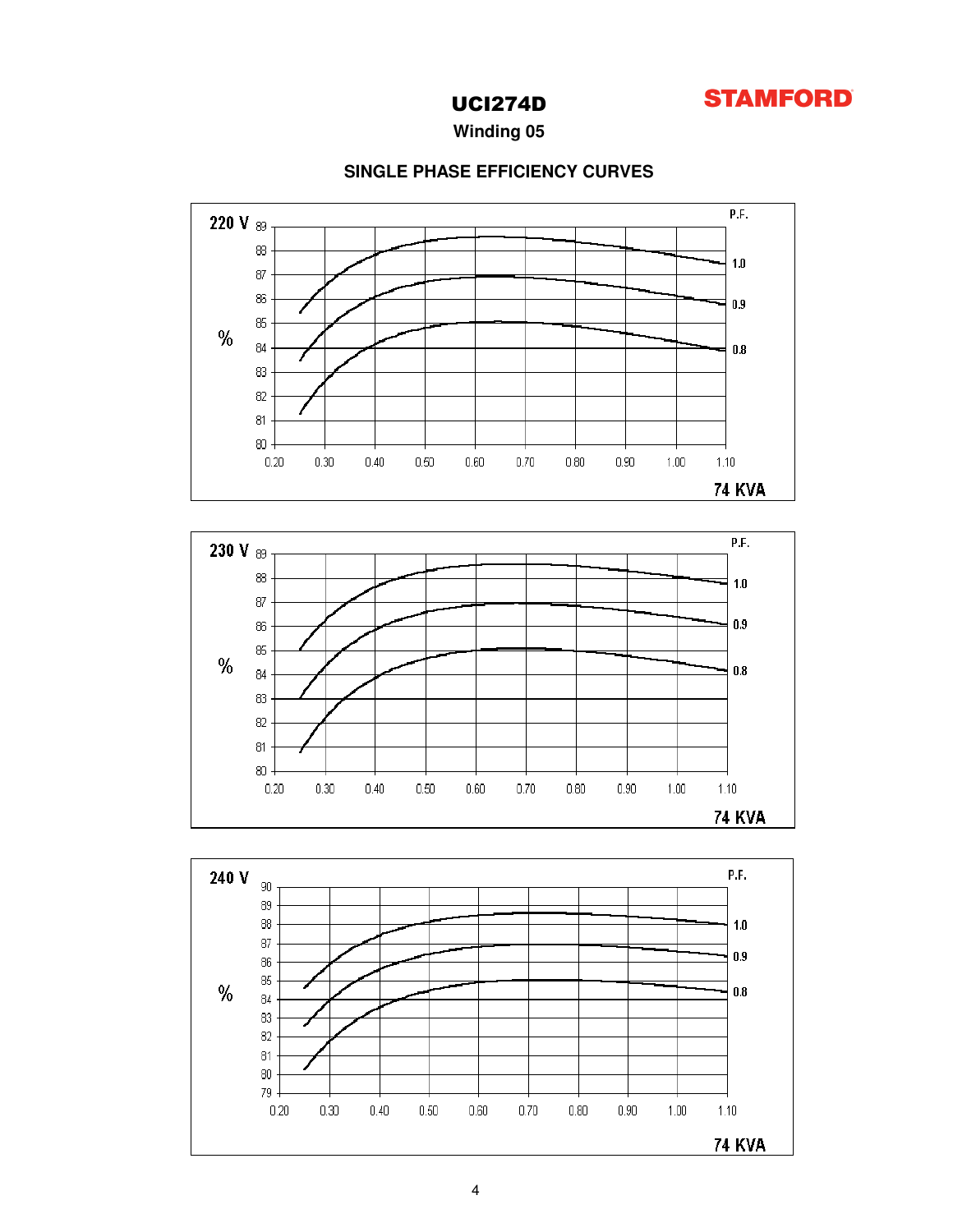

**Winding 05**



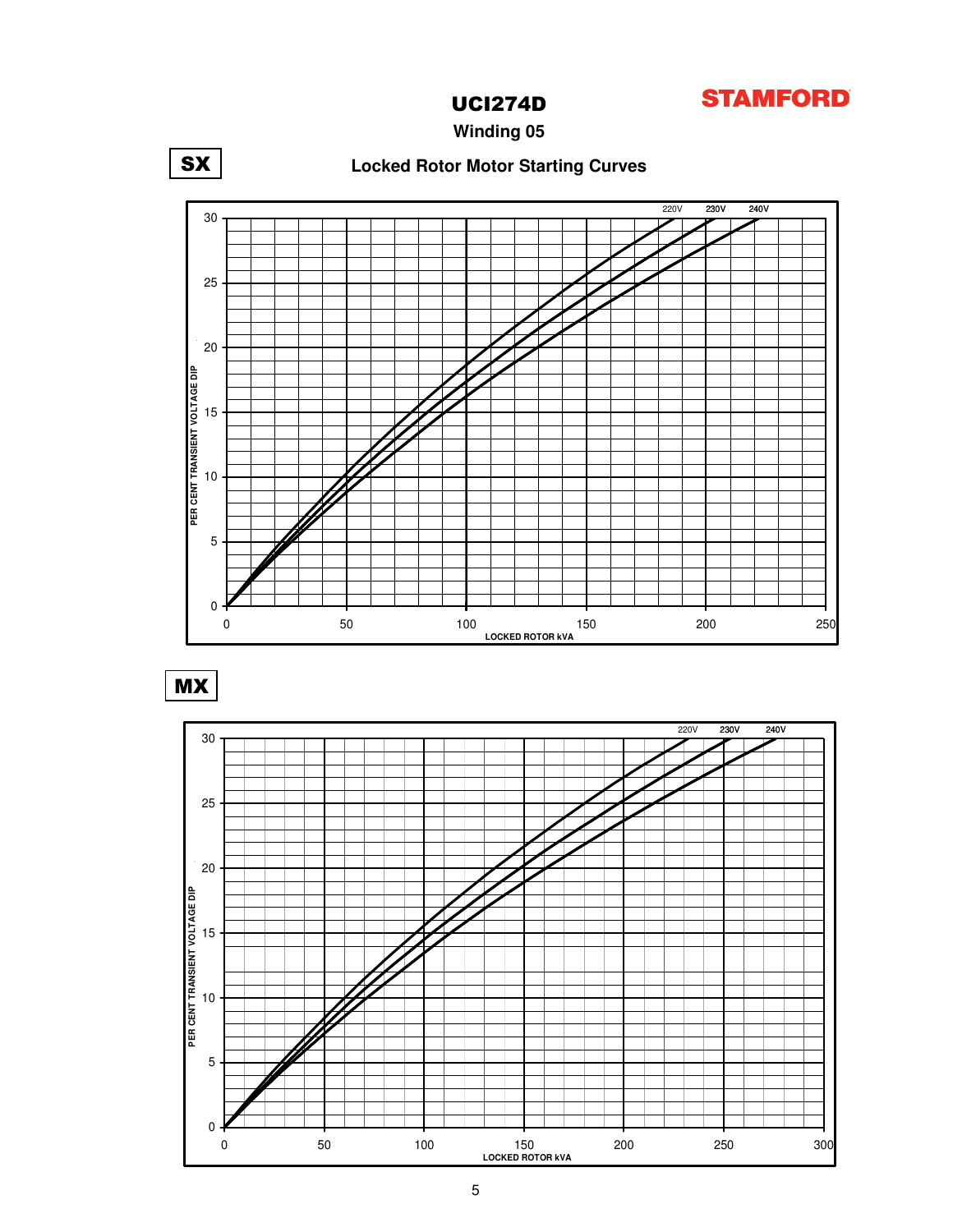

**Winding 05**

### **Based on series connection. Short Circuit Decrement Curve. No-load Excitation at Rated Speed**



Sustained Short Circuit = 1350 Amps

#### **Note**

The following multiplication factors should be used to adjust the values from curve between time 0.001 seconds and the minimum current point in respect of nominal operating voltage :

| Voltage | Factor   |  |  |  |  |  |
|---------|----------|--|--|--|--|--|
| 220V    | $X$ 1.00 |  |  |  |  |  |
| 230V    | X 1.05   |  |  |  |  |  |
| 240V    | $X$ 1.09 |  |  |  |  |  |

The sustained current value is constant irrespective of voltage level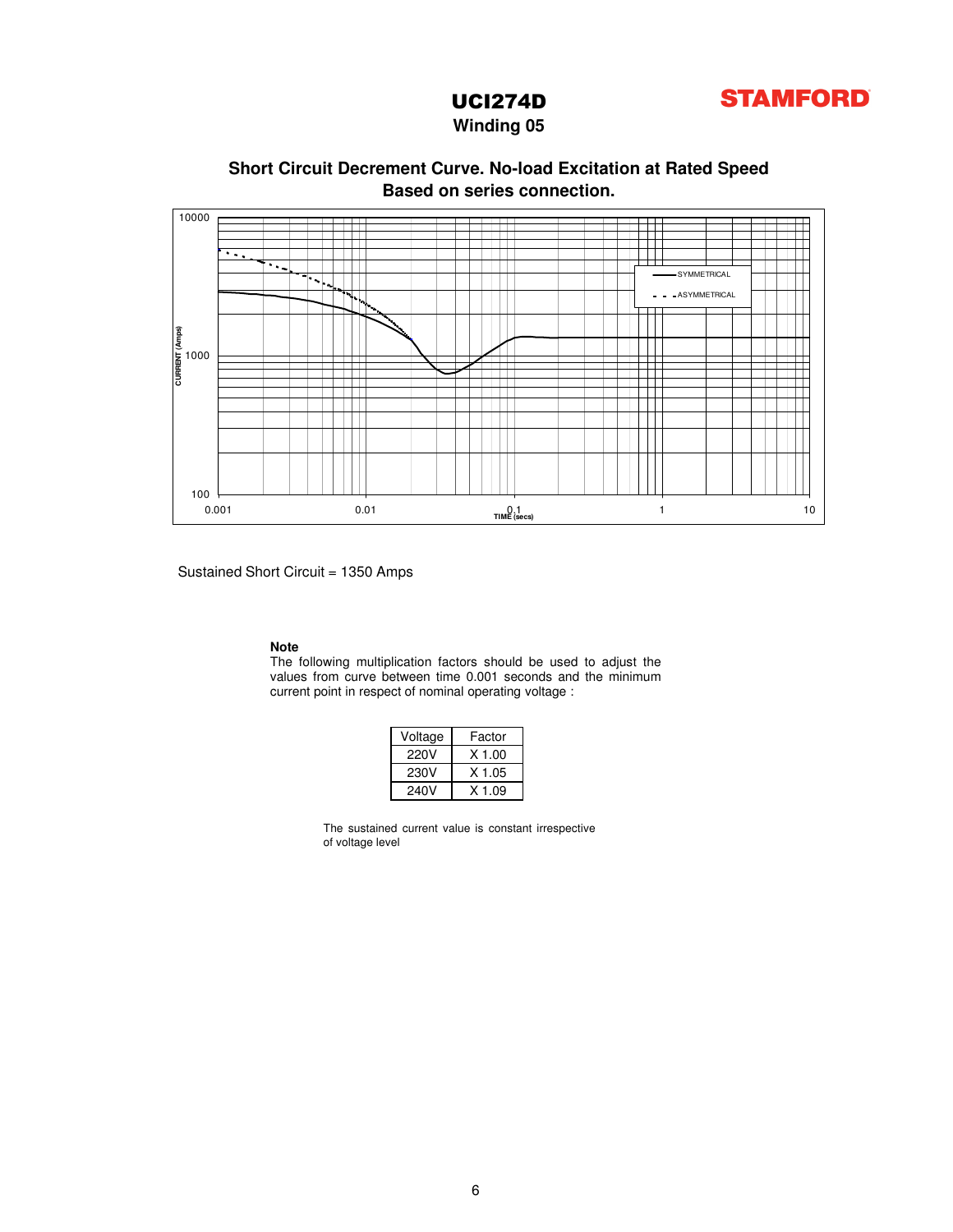# **STAMFORD**

### UCI274D

### **Winding 05**

# **RATINGS 50**Hz

| Class - Temp Rise | Cont. F - 105/40 ℃ |                   | Cont. H - 125/40 °C |      | Cont. F - $105/40$ °C |      |      | Cont. H - 125/40 ℃ |      |      |                   |      |
|-------------------|--------------------|-------------------|---------------------|------|-----------------------|------|------|--------------------|------|------|-------------------|------|
|                   |                    | 0.8 <sub>pf</sub> |                     |      | 0.8 <sub>pf</sub>     |      |      | 1.0 <sub>pf</sub>  |      |      | 1.0 <sub>pf</sub> |      |
| Series (V)        | 220                | 230               | 240                 | 220  | 230                   | 240  | 220  | 230                | 240  | 220  | 230               | 240  |
| Parallel (V)      | 110                | 115               | 120                 | 110  | 115                   | 120  | 110  | 115                | 120  | 110  | 115               | 120  |
| <b>kVA</b>        | 66.3               | 66.3              | 66.3                | 74.0 | 74.0                  | 74.0 | 66.3 | 66.3               | 66.3 | 74.0 | 74.0              | 74.0 |
| kW                | 53.0               | 53.0              | 53.0                | 59.2 | 59.2                  | 59.2 | 66.3 | 66.3               | 66.3 | 74.0 | 74.0              | 74.0 |
| Efficiency (%)    | 84.6               | 84.8              | 84.9                | 84.2 | 84.5                  | 84.7 | 88.1 | 88.3               | 88.4 | 87.8 | 88.1              | 88.2 |
| kW Input          | 62.6               | 62.5              | 62.4                | 70.3 | 70.1                  | 69.9 | 75.3 | 75.1               | 75.0 | 84.3 | 84.0              | 83.9 |

**Dimensional and Torsional Drawing**

For dimensional and torsional information please refer to the alternator General Arrangement and rotor drawings available on our website (http://stamford-avk.com/)